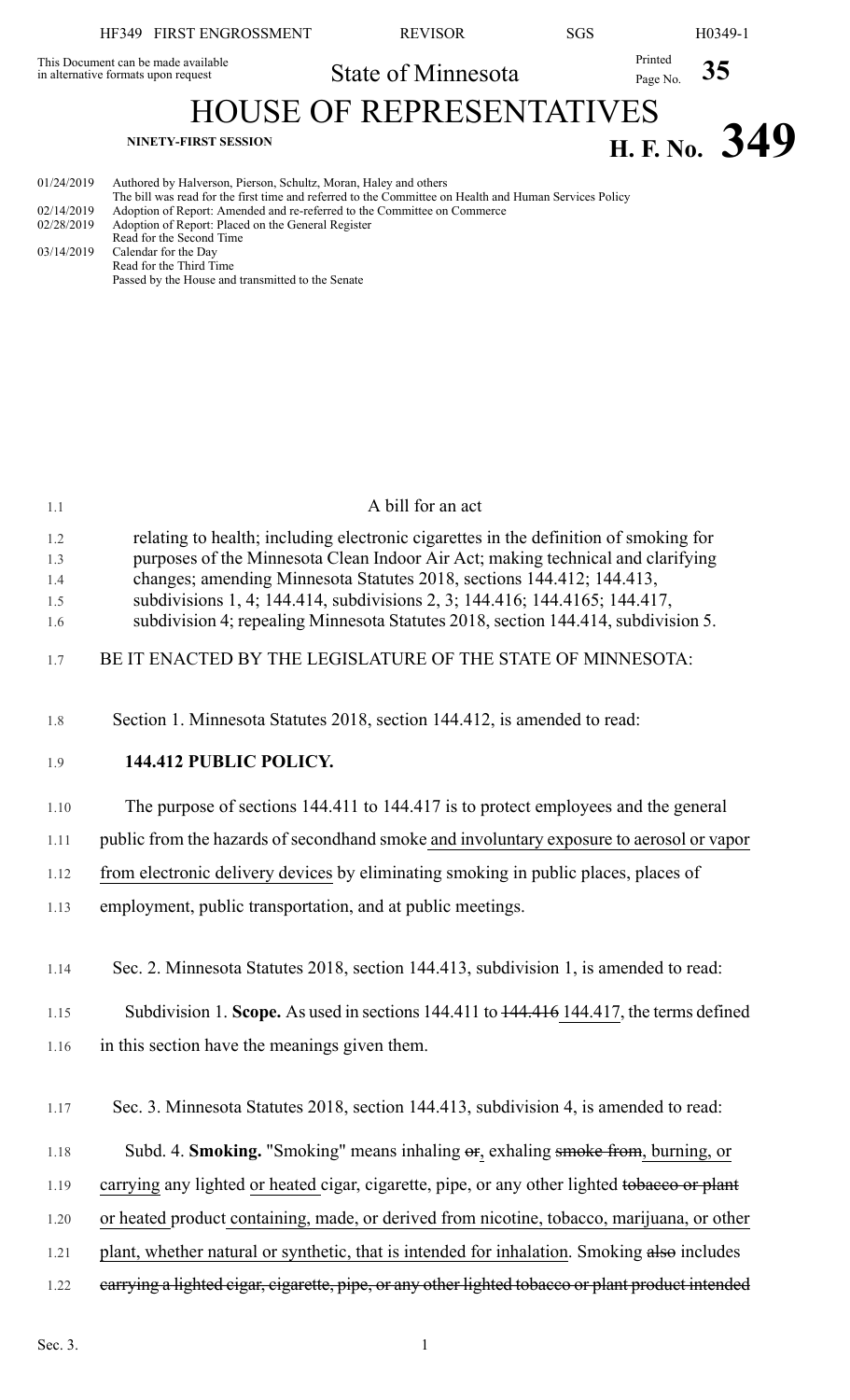HF349 FIRST ENGROSSMENT REVISOR SGS H0349-1

- 2.1 for inhalation carrying or using an activated electronic delivery device, as defined in section 2.2 609.685.
- 

2.3 Sec. 4. Minnesota Statutes 2018, section 144.414, subdivision 2, is amended to read:

2.4 Subd. 2. **Day care premises.** (a) Smoking is prohibited in a day care center licensed 2.5 under Minnesota Rules, parts 9503.0005 to 9503.0170, or in a family home or in a group 2.6 family day care provider home licensed under Minnesota Rules, parts 9502.0300 to 2.7 9502.0445, during its hours of operation. The proprietor of a family home or group family 2.8 day care provider must disclose to parents or guardians of children cared for on the premises 2.9 if the proprietor permits smoking outside of its hours of operation. Disclosure must include 2.10 posting on the premises a conspicuous written notice and orally informing parents or 2.11 guardians.

2.12 (b) For purposes of this subdivision, the definition of smoking includes the use of 2.13 electronic cigarettes, including the inhaling and exhaling of vapor from any electronic 2.14 delivery device as defined in section 609.685, subdivision 1.

2.15 Sec. 5. Minnesota Statutes 2018, section 144.414, subdivision 3, is amended to read:

2.16 Subd. 3. **Health care facilities and clinics.** (a) Smoking is prohibited in any area of a 2.17 hospital, health care clinic, doctor's office, licensed residential facility for children, or other 2.18 health care-related facility, except that a patient or resident in a nursing home, boarding 2.19 care facility, or licensed residential facility for adults may smoke in a designated separate, 2.20 enclosed room maintained in accordance with applicable state and federal laws.

2.21 (b) Except as provided in section 246.0141, smoking by patients in a locked psychiatric 2.22 unit may be allowed in a separated well-ventilated area in the unit under a policy established 2.23 by the administrator of the program that allows the treating physician to approve smoking 2.24 if, in the opinion of the treating physician, the benefits to be gained in obtaining patient 2.25 cooperation with treatment outweigh the negative impacts of smoking.

2.26 (e) For purposes of this subdivision, the definition of smoking includes the use of 2.27 electronic cigarettes, including the inhaling and exhaling of vapor from any electronic 2.28 delivery device as defined in section 609.685, subdivision 1.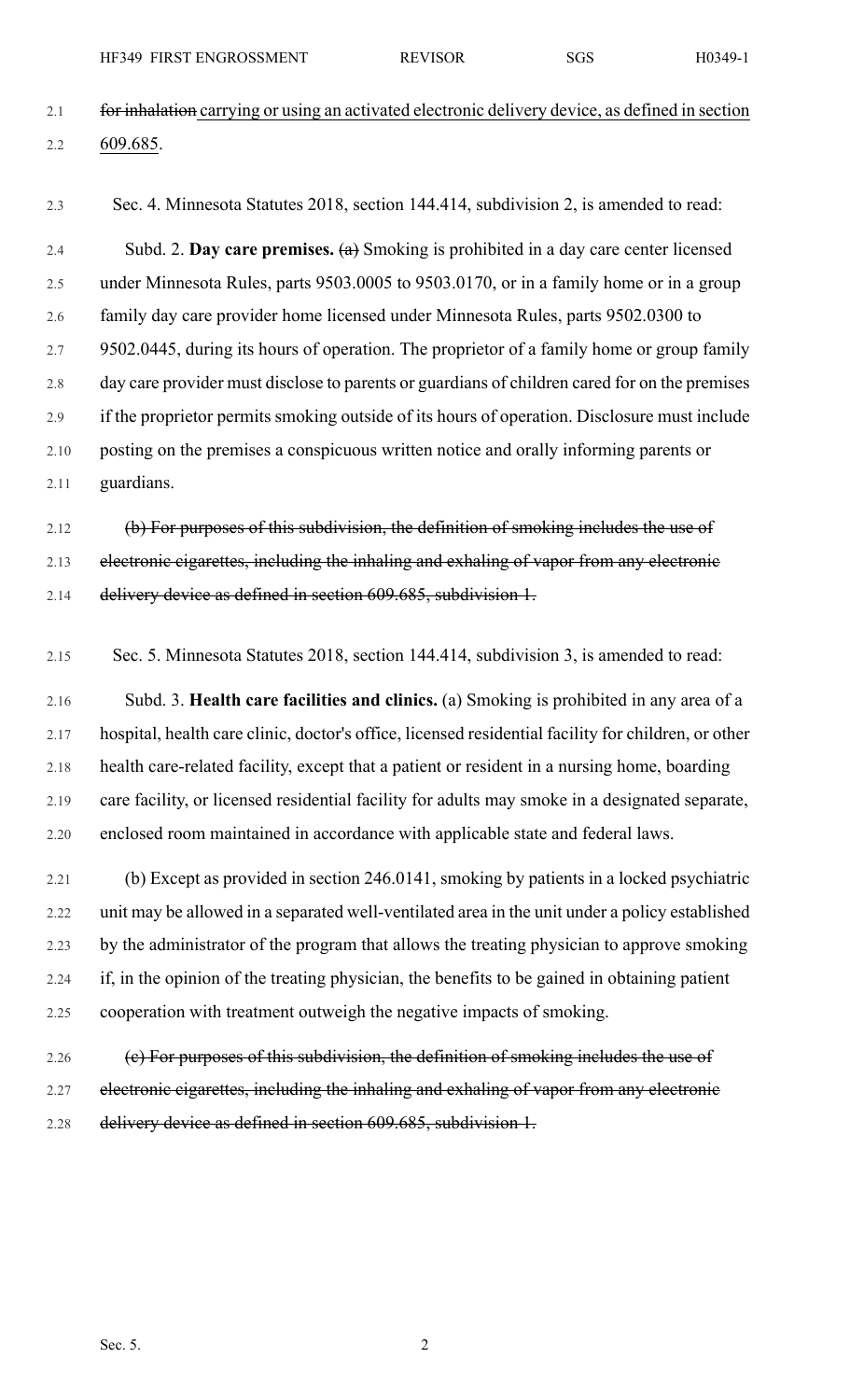# 3.1 Sec. 6. Minnesota Statutes 2018, section 144.416, is amended to read:

3.2 **144.416 RESPONSIBILITIES OF PROPRIETORS.**

3.3 (a) The proprietor or other person, firm, limited liability company, corporation, or other 3.4 entity that owns, leases, manages, operates, or otherwise controls the use of a public place, 3.5 public transportation, place of employment, or public meeting shall make reasonable efforts 3.6 to preventsmoking in the public place, public transportation, place of employment, or public 3.7 meeting by:

3.8 (1) posting appropriate signs or by any other means which may be appropriate; and

3.9 (2) asking any person who smokes in an area where smoking is prohibited to refrain 3.10 from smoking and, if the person does not refrain from smoking after being asked to do so, 3.11 asking the person to leave. If the person refuses to leave, the proprietor, person, or entity 3.12 in charge shall handle the situation consistent with lawful methods for handling other persons 3.13 acting in a disorderly manner or as a trespasser.

3.14 (b) The proprietor or other person or entity in charge of a public place, public meeting, 3.15 public transportation, or place of employment must not provide smoking equipment, including 3.16 ashtrays or matches, in areas where smoking is prohibited. Nothing in this section prohibits 3.17 the proprietor or other person or entity in charge from taking more stringent measures than 3.18 those under sections 144.414 to 144.417 to protect individuals from secondhand smoke or 3.19 from involuntary exposure to aerosol or vapor from electronic delivery devices. The 3.20 proprietor or other person or entity in charge of a restaurant or bar may notserve an individual 3.21 who is in violation of sections 144.411 to 144.417.

3.22 Sec. 7. Minnesota Statutes 2018, section 144.4165, is amended to read:

## 3.23 **144.4165 TOBACCO PRODUCTS PROHIBITED IN PUBLIC SCHOOLS.**

3.24 No person shall at any time smoke, chew, or otherwise ingest tobacco or a tobacco 3.25 product, or inhale or exhale vapor from carry or use an activated electronic delivery device 3.26 as defined in section 609.685, subdivision 1, in a public school, as defined in section 120A.05, 3.27 subdivisions 9, 11, and 13, and no person under the age of 18 shall possess any of these 3.28 items. This prohibition extends to all facilities, whether owned, rented, or leased, and all 3.29 vehicles that a school district owns, leases, rents, contracts for, or controls. Nothing in this 3.30 section shall prohibit the lighting of tobacco by an adult as a part of a traditional Indian 3.31 spiritual or cultural ceremony. For purposes of this section, an Indian is a person who is a 3.32 member of an Indian tribe as defined in section 260.755 subdivision 12.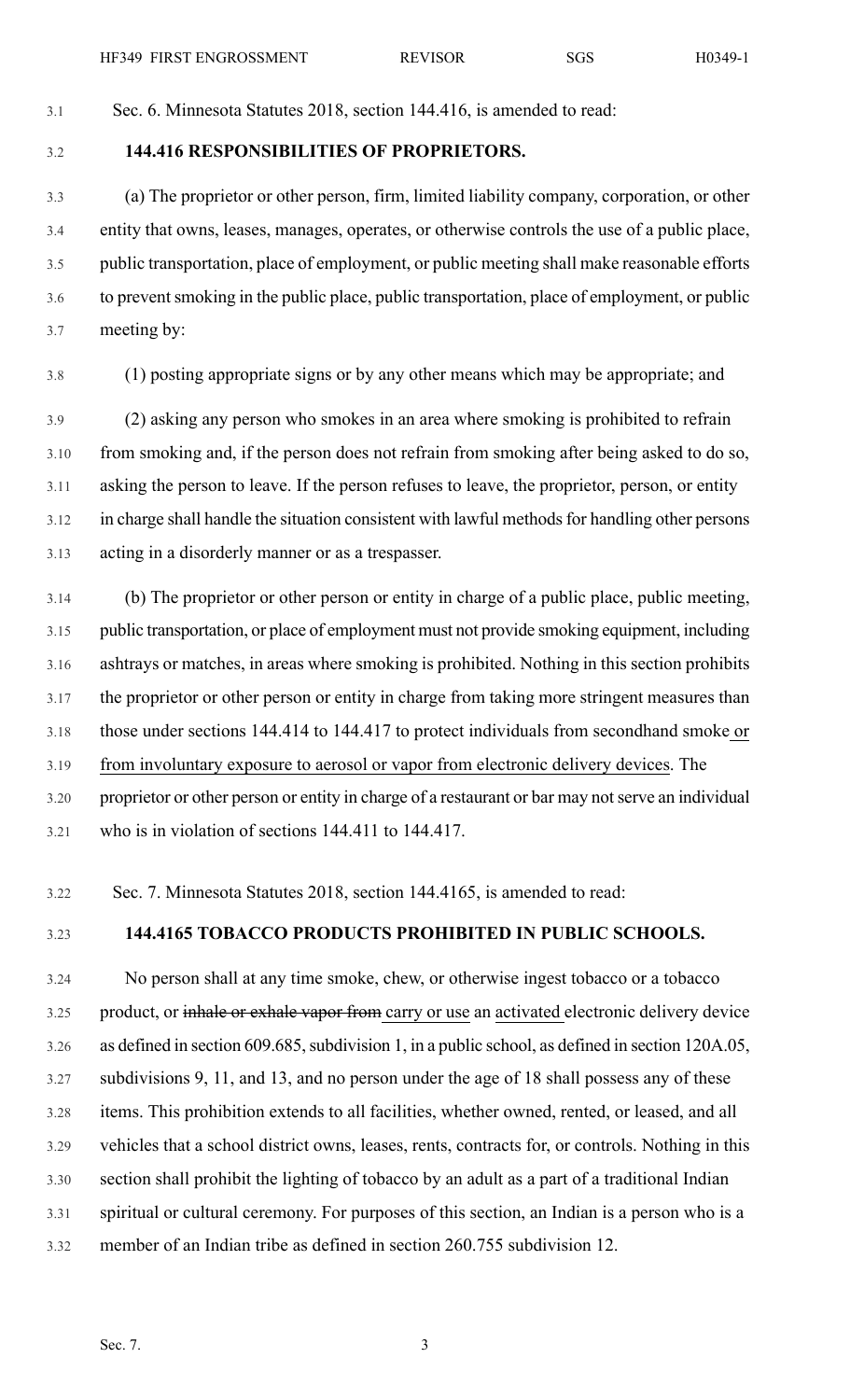- 4.1 Sec. 8. Minnesota Statutes 2018, section 144.417, subdivision 4, is amended to read: 4.2 Subd. 4. **Local government ordinances.** (a) Nothing in sections 144.414 to 144.417 4.3 prohibits a statutory or home rule charter city or county from enacting and enforcing more 4.4 stringent measures to protect individuals from secondhand smoke or from involuntary 4.5 exposure to aerosol or vapor from electronic delivery devices. 4.6 (b) Except as provided in sections 144.411 to 144.417, smoking is permitted outside of
- 4.7 restaurants, bars, and bingo halls unless limited or prohibited by restrictions adopted in 4.8 accordance with paragraph (a).

## 4.9 Sec. 9. **REPEALER.**

4.10 Minnesota Statutes 2018, section 144.414, subdivision 5, is repealed.